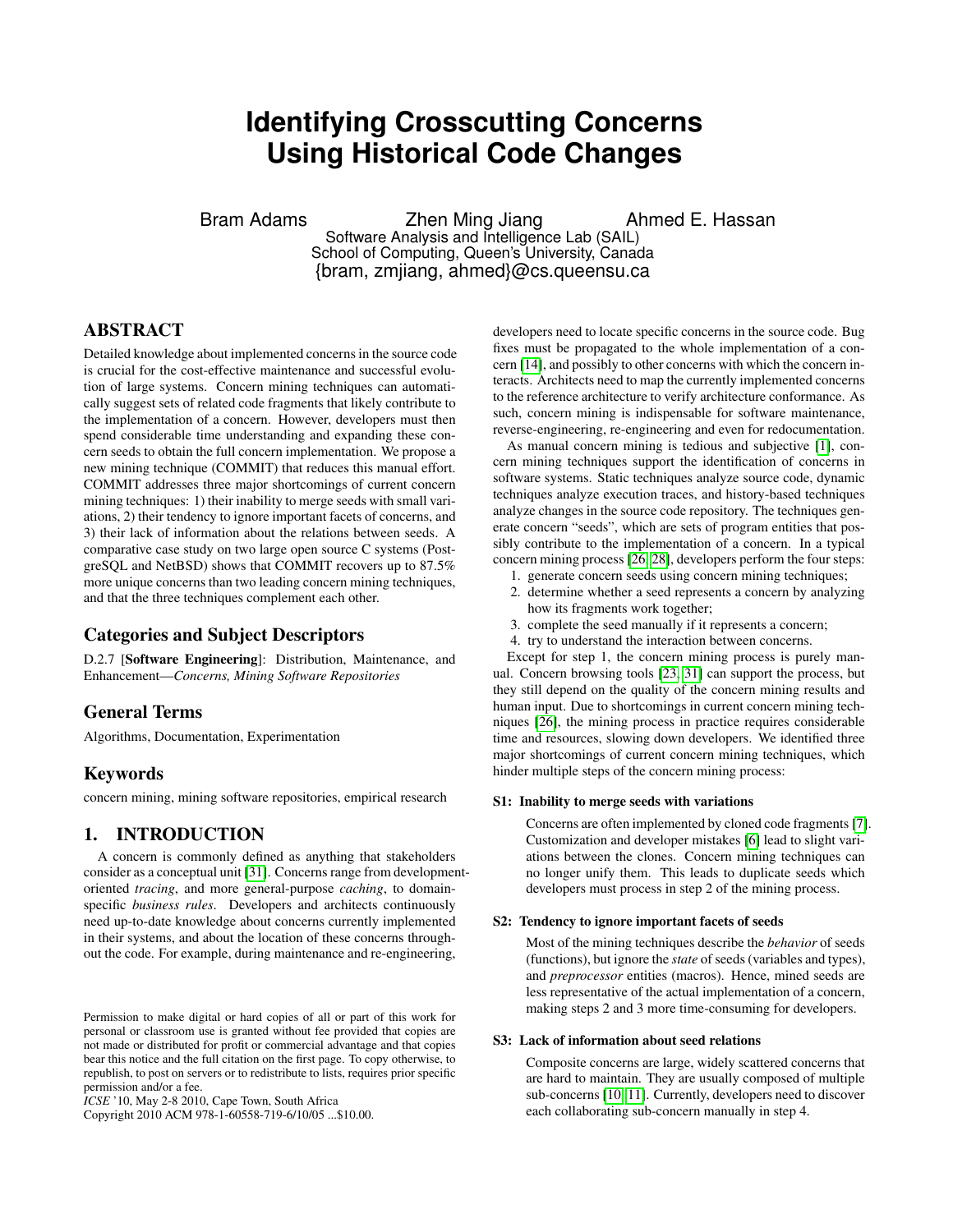We propose a concern mining technique named COMMIT ("COncern Mining using Mutual Information over Time") that addresses these three shortcomings. COMMIT analyzes the source code history to statistically cluster functions, variables, types and macros that have been changed together *intentionally*. The links between the clusters reveal the relations between seeds. We compare COM-MIT to two other state-of-the-art mining techniques [\[5,](#page-8-2) [39\]](#page-9-8) on the open source PostgreSQL database and NetBSD operating system. We find that COMMIT complements the other two techniques, while recovering a larger number of unique and rich concern seeds, many of which represent widely scattered, composite concerns.

Our main contributions are as follows:

- Identification and discussion of three shortcomings that hinder the concern mining process.
- Design of a history-based concern mining technique (COM-MIT) to address these three critical shortcomings.
- A large-scale empirical comparison of COMMIT with two leading mining techniques [\[5,](#page-8-2) [25\]](#page-9-9).

Organization of the Paper. [Section 2](#page-1-0) introduces relevant concern mining terminology. [Section 3](#page-1-1) discusses three identified shortcomings of state-of-the-art techniques. [Section 4](#page-3-0) presents COM-MIT, and explains how it addresses the three shortcomings. [Sec](#page-4-0)[tion 5](#page-4-0) compares COMMIT to a leading static technique, CBFA [\[39\]](#page-9-8), and history-based technique, HAM [\[5\]](#page-8-2), by applying these techniques on the PostgreSQL database and NetBSD operating systems. [Section 6](#page-7-0) discusses threats to validity. Related work is presented in [Section 7,](#page-8-3) and [Section 8](#page-8-4) summarizes our findings.

#### <span id="page-1-0"></span>2. BACKGROUND

This section introduces important concern mining concepts. For the reader's convenience, we briefly explain how the state-of-theart CBFA [\[39\]](#page-9-8) and HAM [\[5\]](#page-8-2) concern mining techniques work, as we use them throughout this paper to motivate the shortcomings of current concern mining techniques and we compare our COMMIT mining technique to them. We illustrate CBFA and HAM on [Fig](#page-2-0)[ure 1,](#page-2-0) which contains four successive versions of a simple C system consisting of a client, server front\_end and back\_end.

#### <span id="page-1-2"></span>2.1 Terminology

Concerns can be categorized based on the modularity of their implementation. Modular concerns are the easiest to locate and understand as their implementation is concentrated in one source module or component. Crosscutting concerns (CCCs) [\[24\]](#page-9-10) are concerns that are not modular. Their implementation is spread ("scattered") across multiple modules. Each scattered code fragment of a CCC is called an "instance" of the CCC. The instances of a CCC can be more or less identical to each other ("homogeneous CCC"), or exhibit large variations ("heterogeneous CCC") [\[13\]](#page-9-11).

A composite concern is a CCC consisting of multiple smaller sub-concerns that work together. These sub-concerns are typically spread out across a large number of components and development teams [\[10,](#page-9-6) [11\]](#page-9-7). For example, as encryption support without decryption support is meaningless, a "secure communication" concern consists of multiple instances of an encryption sub-concern (one for each sender) *and* multiple instances of a decryption subconcern (one for each receiver) that work together.

Concern mining techniques generate concern seeds, i.e., sets of related code entities that likely contribute to the implementation (set of instances) of a concern. These techniques focus especially on CCCs, as modular concerns can be easily identified manually. Depending on the intended usage of a technique, it can be applied as frequently as once per release (for documentation) up until once per feature request or even bug report.

# 2.2 CBFA

Clustering-Based Fan-in Analysis (CBFA) [\[39\]](#page-9-8) is a recent generalization of the widely used Fan-in static mining technique [\[25\]](#page-9-9). CBFA uses the number of unique callers of each function (i.e., Fanin value) as an indicator of the scattering of the use-sites of that function across the system. CBFA then filters out functions that are invoked too frequently (utility functions and getter or setter functions) or not frequently enough. Functions with sufficiently similar substrings in their names are clustered together to create larger seeds. Finally, CBFA ranks the seeds based on a "cluster Fan-in" metric, i.e., the sum of the Fan-in values of all functions in a seed.

The second column of [Table 1](#page-2-1) shows the concern seeds identified by CBFA in Version 3 of [Figure 1.](#page-2-0) These seeds are ordered by their cluster Fan-in, then by their **dimension**  $D$  (number of program entities that they contain). The  $\star$  log/ $\star$  lock3 functions rank very high, as they are invoked eight times in total.

## 2.3 HAM

History-based Aspect Mining (HAM) is a history-based concern mining technique [\[5\]](#page-8-2). HAM clusters all functions  $N$  that add or remove a call to the same function during a particular time interval or in all change transactions of a particular developer. Then, HAM assigns all functions  $F$  that are called by the same cluster of calling functions N to the same concern seed.

The third column of [Table 1](#page-2-1) shows the mining results of HAM based on the four versions of [Figure 1.](#page-2-0) HAM orders its results first on the seed dimension  $D$ , then on the **scattering value**  $S$  (number of unique calling functions over which the concern is scattered) [\[5\]](#page-8-2). The top results correspond to seeds of up to three program entities, which are called from one or two functions. The logging concern is not reported as a top result since the dimension  $D$  for seeds five and six, which correspond to the logging concern, is only one.

## <span id="page-1-1"></span>3. THREE SHORTCOMINGS

Modern concern mining techniques suffer from three shortcomings that hinder the concern mining process. We discuss these shortcomings by comparing the results of CBFA and HAM on [Fig](#page-2-0)[ure 1](#page-2-0) against the desired mining results in the fourth column of [Table 1.](#page-2-1) For each shortcoming, we discuss its motivation, give examples and explain how an ideal mining technique should deal with it. The first shortcoming has been discussed before [\[22,](#page-9-12) [26\]](#page-9-2).

## S1: Inability to merge seeds with variations

<span id="page-1-3"></span>Motivation Concern mining techniques cannot cope well with variations in the instances of a concern. Such variations are quite common. For example, Bruntink et al. [\[6\]](#page-8-1) analyze the implementation of a tracing concern in a large company. Despite explicit coding guidelines, the implementation of the tracing concern contained significant variations because of developer mistakes, local optimizations and ambiguous coding guidelines. Concern mining techniques would typically generate separate seeds for each instance variation, delegating the costly task of identifying and merging similar seeds to the developer (step 2 of the mining process).

Examples [Figure 1](#page-2-0) contains two illustrations of a CCC with small variations in its instances, and two illustrations of a CCC with large variations. In Version 1, the back-end developer accidentally (or intentionally) calls start\_log instead of end\_log in the back\_end. HAM is incapable of merging the concern seeds start\_log and end\_log into one seed because the sets of use-sites of both seeds are not identical. The set of use-sites of start\_log contains client, front\_end2 and back\_end, while the set of use-sites of end\_log contains client and front\_-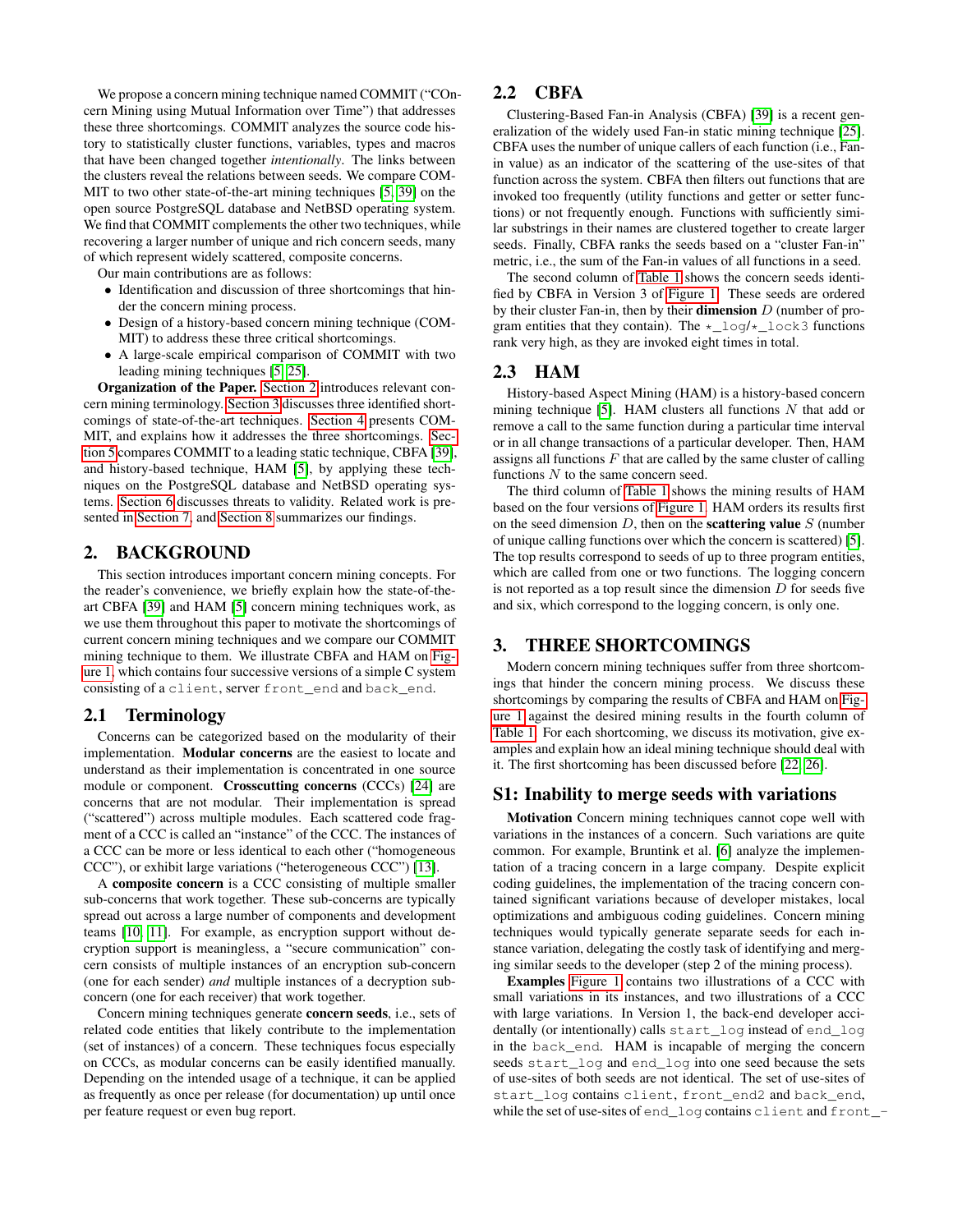|                                            |                                                                                                   | extern queue_t queue;                                                                                                                                                                      | extern queue_t queue;                                                                                                                                                                                                             |
|--------------------------------------------|---------------------------------------------------------------------------------------------------|--------------------------------------------------------------------------------------------------------------------------------------------------------------------------------------------|-----------------------------------------------------------------------------------------------------------------------------------------------------------------------------------------------------------------------------------|
| void client (void) {<br>/*do something*/   | void client (void) {<br>$start_log("Sending");$<br>/*do something*/<br>$end_log("Done!");$        | void client (void) {<br>start_log("Sending");<br>/*do something*/<br>$lock$ ( $\&$ queue) ;<br>enqueue ( $\&$ queue, $/\star$ $\star$ /);<br>unlock $(\xi queue);$<br>$end\_log("Done!");$ | void client (void) {<br>start_log("Sending");<br>/*do something*/<br>$lock$ ( $αqueue$ );<br>enqueue ( $\text{degree}, \text{/} \star \ldots \star \text{/}$ );<br>$unlock($ &queue $);$<br>$end\_log("Done!");$                  |
| void front_end(void){<br>/*do something*/  | void front_end(void){<br>$start\_log$ ("Receiving");<br>/*do something*/<br>$end_log("Done!");$   | void front_end(void){<br>start_log("Receiving");<br>$lock2$ ( $\&$ queue);<br>/*do something*/<br>unlock2 $(\&$ queue);<br>end log("Done!");                                               | void $front\_end2$ (void) {<br>start_log("Receiving");<br>$start\_lock3$ ( $\text{square}$ );<br>$lock_data_queue()$ ;<br>/*do something*/<br>unlock_data_queue $()$ ;<br>end_lock3 ( $\text{\&}$ queue);<br>$end\_log("Done!");$ |
| void back end (void) {<br>/*do something*/ | void back end (void) {<br>$start_log("Storing")$ ;<br>/*do something*/<br>$start\_log$ ("Done!"); | void back_end(void){<br>start_log("Storing");<br>$/\star$ do something */<br>$start\_log("Done!");$                                                                                        | void back_end(void){<br>start_log("Storing");<br>lock data queue $()$ ;<br>/*do something*/<br>unlock_data_queue $()$ ;<br>$start\_log("Done!");$                                                                                 |
| $(a)$ Version $0$ .                        | $(b)$ Version 1.                                                                                  | $(c)$ Version 2.                                                                                                                                                                           | $(d)$ Version 3.                                                                                                                                                                                                                  |

Figure 1: Motivating example that illustrates the shortcomings of concern mining techniques. Bold text corresponds to the addition or removal of dependencies on program entities between two successive versions of the example system.

<span id="page-2-2"></span><span id="page-2-0"></span>

| #              | <b>CBFA</b>                | HAM                    | Desired                              |
|----------------|----------------------------|------------------------|--------------------------------------|
|                | start_lock3,               | enqueue, lock, unlock  | lock, unlock, enqueue, queue, lock2, |
|                | start_log, end_log,        |                        | unlock2, start_lock3, end_lock3,     |
|                | end lock3                  |                        | lock_data_queue, unlock_data_queue   |
| 2              | unlock, unlock_data_queue, | lock_data_queue,       | start_log.end_log                    |
|                | lock_data_queue            | unlock_data_queue      |                                      |
| 3              | lock                       | lock2, unlock2         | N/A                                  |
| $\overline{4}$ | enqueue                    | start_lock3, end_lock3 | N/A                                  |
| 5              | N/A                        | start_loq              | N/A                                  |
| 6              | N/A                        | end_log                | N/A                                  |

<span id="page-2-1"></span>Table 1: Top six results for CBFA (Version 3) and HAM, and the desired mining results for [Figure 1.](#page-2-0)

end2. Breu et al. [\[5\]](#page-8-2) acknowledge this shortcoming of their technique. CBFA tries to deal with variations in concern instances by taking into account naming conventions, but this often backfires. As the start\_lock3, start\_log, end\_lock3 and end\_log functions pair-wise share parts of their name, CBFA assigns all these functions to the first concern seed. However, the \*\_log and \*\_lock3 functions are semantically unrelated.

Version 3 of [Figure 1](#page-2-0) gives two illustrations of a CCC with large variations in its instances. HAM cannot assign start\_lock3/end\_ lock3 and lock2/unlock2 to the same seed, because it does not recognize that the callers of these pairs of functions (i.e., front\_ end2 and front\_end) are actually the same. CBFA's heuristic algorithm is sensitive to variations in the order of functions in the source code. CBFA assigned lock\_data\_queue to the same seed (#2) as unlock because unlock\_data\_queue had already been assigned to concern seed #2 (because of the common "unlock") and shares both "data" and "queue" with lock\_ data\_queue. However, the algorithm accidentally processed lock before lock\_data\_queue, and hence was unable to relate lock

<span id="page-2-3"></span>to unlock and unlock\_data\_queue in concern seed #2.

Desired Outcome A concern mining technique should be robust to variations in the instances of a concern. It should be able to identify that start\_log and end\_log belong to the "logging" concern, and that lock2/unlock2 and start\_lock3/end\_ lock3 belong to the "inter-process communication" concern.

# S2: Tendency to ignore important facets of seeds

Motivation Analyzing and completing a seed are crucial steps in the concern mining process, yet concern mining techniques provide developers only with a partial view on possible concerns, i.e., the behavioral facet of a seed (functions), while they ignore the state (variables and types) and any preprocessor entities (macros) of a seed. This makes seeds less representative of actual concerns and slows down the concern mining process, as state and preprocessor entities dominate the source code for procedural languages like C, and state also plays an important role in object-oriented systems (for example in the Singleton and Flyweight design patterns).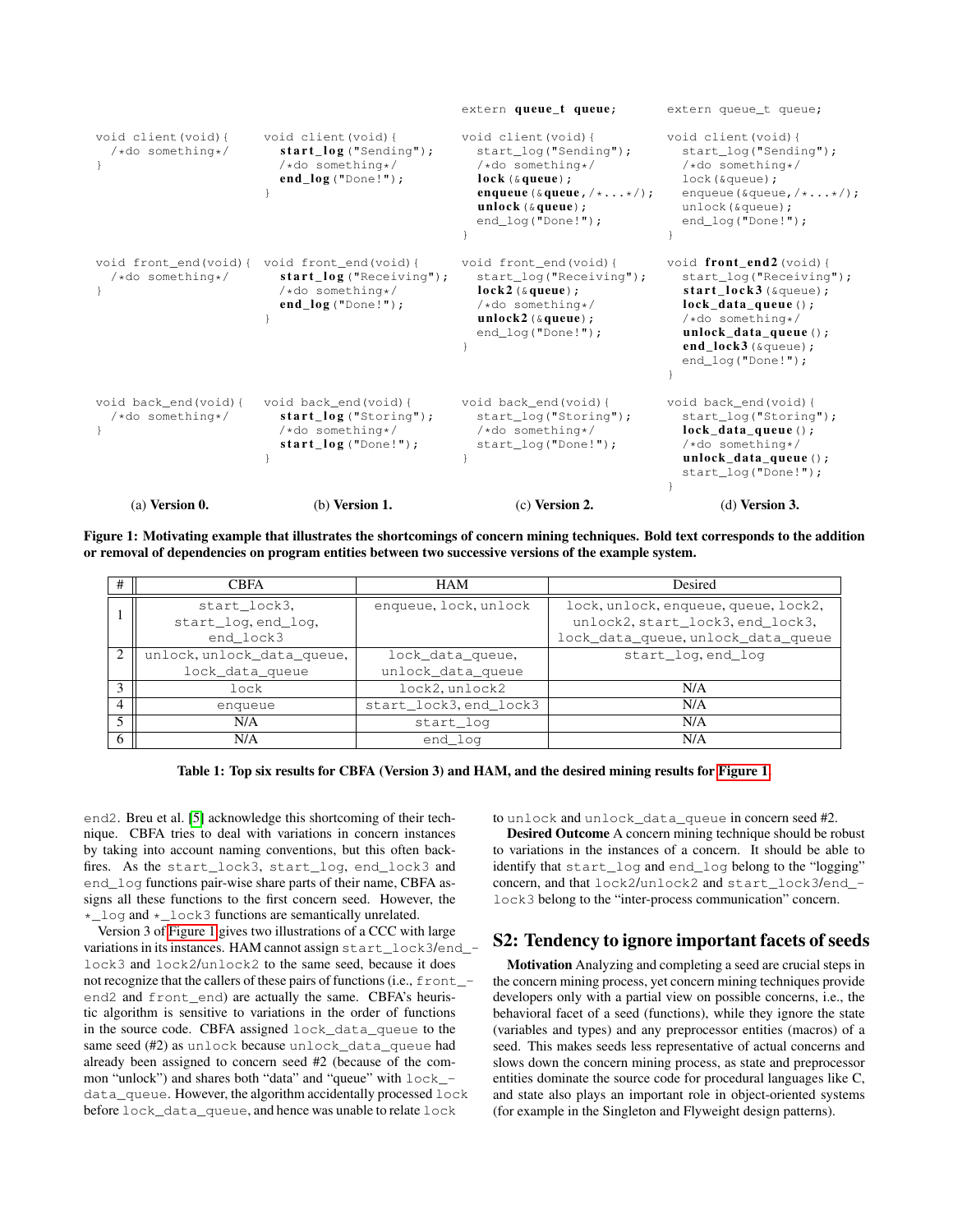

<span id="page-3-1"></span>Figure 2: Desired mining results for [Figure 1.](#page-2-0)

Examples In [Figure 1,](#page-2-0) Version 2 introduces synchronization on a queue between the client and the front\_end. As this synchronization is implemented differently on the client and the server, different functions are called: the pair lock/unlock is called in the client and the pair lock2/unlock2 is called in the front\_end. Since the two pairs of functions have different names, neither CBFA, nor HAM are able to link them to each other, even though they operate on arguments of the same type and name. Focusing exclusively on function entities not only makes seeds less rich, it also ignores important hints about the relation between seemingly unrelated program entities.

Desired Outcome If variable and type references were taken into account, an ideal mining technique could find out that the locking function calls in the client and the ones in the front\_end operate on the same global variable as their argument (queue of type queue\_t), which was introduced in the code at the same time. This is a strong indication that lock/unlock and lock2/unlock2 are part of the same concern (the top desired mining result in [Table 1\)](#page-2-1). A richer concern seed is more complete and hence easier to interpret and to expand.

#### S3: Lack of information about seed relations

Motivation Concern seeds generated by mining techniques are usually just textual lists of code entities, without any relation between the different seeds. It is the developer's task to get a global view on how seeds relate to each other. For example, seeds for a tracing concern and a caching concern are probably independent, whereas the encryption and decryption concerns mentioned in [Sec](#page-1-2)[tion 2.1](#page-1-2) collaborate to form the "secure communication" composite concern. Because of the large group of developers responsible for the sub-concerns of a composite concern, composite concerns should be documented explicitly.

Examples Neither CBFA, nor HAM are able to detect the relations between the sub-concerns of the "inter-process communication" composite concern in the fourth column of [Table 1.](#page-2-1) CBFA splits the concern across four different seeds, and even mixes it with the logging concern in seed #1. HAM also fragments the concern across four seeds: HAM's top result leads to the clientside locking and queue manipulation concern, the second result contains the synchronization concern between front\_end2 and back\_end, and the third and fourth result refer to two versions of the front\_end2 locking concern.

Desired Outcome An ideal mining technique should identify HAM's top four results, which are scattered across the code, as the sub-concerns of a single composite concern for "inter-process communication". [Figure 2](#page-3-1) shows the structure of this concern (large graph) and the smaller logging concern (upper right cluster). The different sub-concerns of the former correspond to client (upper left cluster), front\_end2 (lower middle cluster) and back\_end (lower right cluster) functionality.

# <span id="page-3-0"></span>4. CONCERN MINING USING MUTUAL IN-FORMATION OVER TIME (COMMIT)

We now present our concern mining technique named COMMIT ("COncern Mining using Mutual Information over Time"), which addresses the aforementioned shortcomings.

#### General Overview

<span id="page-3-2"></span>COMMIT is a history-based concern mining technique. Its architecture is shown in [Figure 3.](#page-4-1) First, COMMIT extracts a report of all change transactions from the subject system's source code repository. A change transaction contains the line numbers of all code lines that have been added, removed or modified by a developer at a particular time. As this information is too low-level, an evolutionary code extractor (C-REX) is used to map added, removed and modified *lines of code* to added and removed calls or references to *program entities* like functions, variables, types and macros [\[18\]](#page-9-13). C-REX uses a lexical technique and a number of heuristics to determine the starting and ending line numbers of each function/type- /macro definition and variable declaration. The output of C-REX is a report of changes indicating when a dependency on a particular entity is added or removed.

In the second step, COMMIT determines which function calls, global variable references, macro calls and type references have been added or removed simultaneously in each added, modified, or removed function. Similar to HAM [\[5\]](#page-8-2), COMMIT suspects that such calls and references belong to the same concern. Co-removal is important because function renaming corresponds to removing calls to the old function, followed by adding calls to the new one. Transactions that change more than 100 entities at once are ignored, as they typically correspond to massive changes of licenses, comments or code formatting [\[19\]](#page-9-14). Based on the co-addition and co-removal information, several "seed graphs" are generated with edges between every pair of program entities to which calls or references have been co-added or co-removed over time. As each entity is represented by one node, it belongs to at most one seed graph.

The resulting seed graphs are filtered such that they only contain edges representing *intentional* co-addition and co-removal. To measure how intentional co-additions and co-removals are, COM-MIT applies the information-theoretical notion of mutual information [\[16\]](#page-9-15). This is a statistical measure of how closely related two entities are, i.e. how often the addition or removal of a dependency (call or reference) on one entity coincides with the addition or removal of a dependency on the other. It is calculated as follows [\[16\]](#page-9-15):

$$
I(x;y) \quad = \quad log_2\left(\frac{p(x,y)}{p(x)\times p(y)}\right)
$$

with

$$
p(x) = \frac{\#changed\ entities\ that\ add/remove\ a\ dependency\ on\ x}{total\ #\ of\ changed\ entities\ in\ history}
$$

$$
p(y) = \frac{\#changed\ entities\ that\ add/remove\ a\ dependency\ on\ y}{total\ #\ of\ changed\ entities\ in\ history}
$$

$$
p(x,y) = \frac{\#changed\ entities\ that\ co-add/remove\ deposit\ so\ x\ and\ y}{total\ #\ of\ changed\ entities\ in\ history}
$$

A "changed entity" in this definition is an entity (like a function or file) that has been changed in a particular change transaction. [Figure 1b](#page-2-2) contains three changed entities (client, front\_end and back\_end), whereas [Figure 1c](#page-2-3) contains two (client and front\_end). Applied to concern mining, higher  $I(x; y)$  implies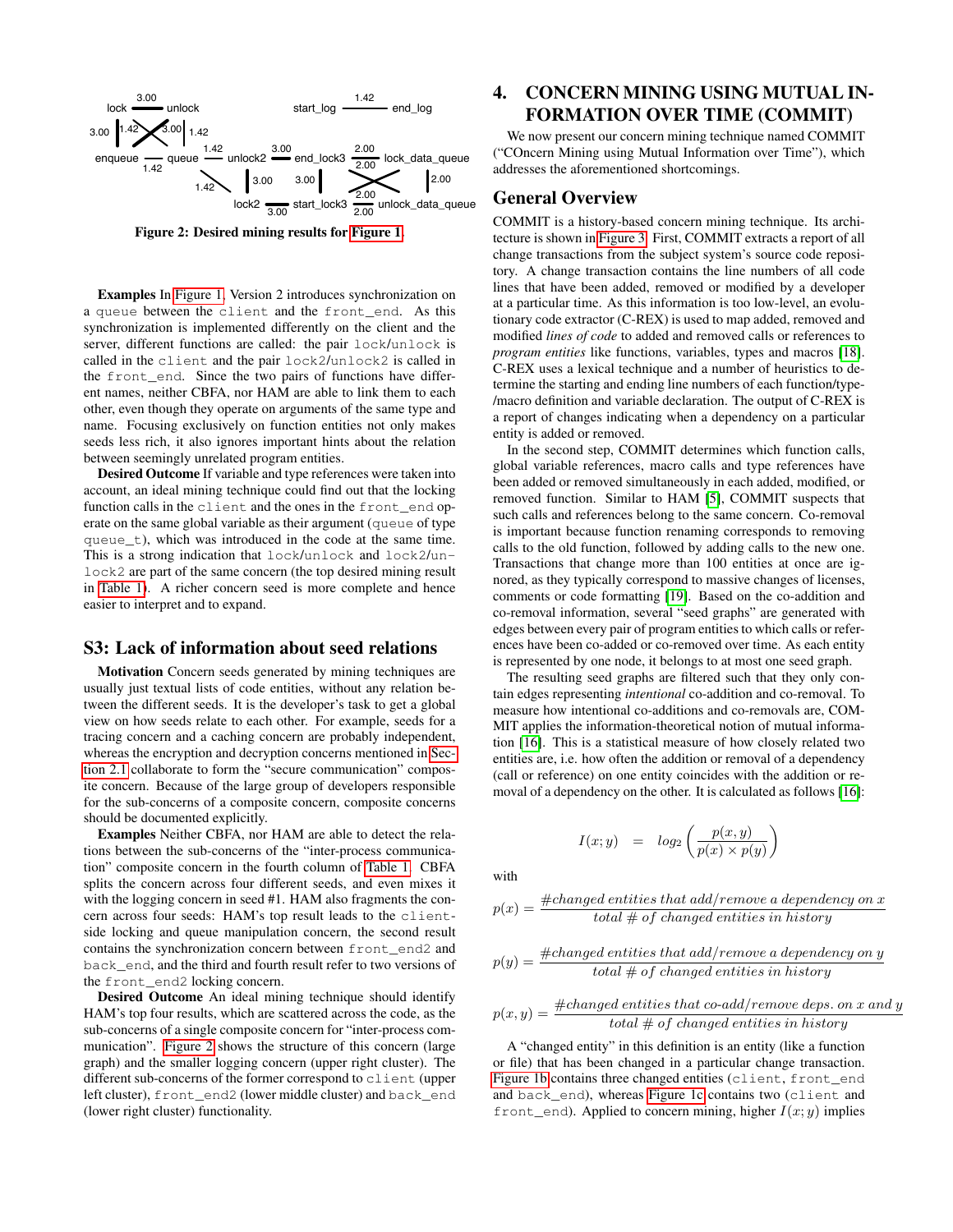

<span id="page-4-1"></span>Figure 3: Architecture of COMMIT.

a higher probability that the co-addition and co-removal of dependencies on  $x$  and  $y$  is intentional. Hence, the higher the probability that entities  $x$  and  $y$  are part of the same concern.

Once the mutual information  $I(x; y)$  between any two co-added and co-removed entities  $x$  and  $y$  is calculated, we weight each edge in the seed graph with it. Then, we filter out the edge between  $x$ and y if its  $I(x; y)$  is below a threshold, i.e. if x and y are not related closely enough. This filtering splits up large seed graphs into multiple, disconnected graphs. [Figure 2](#page-3-1) shows the weighted seed graphs for the desired mining results of [Figure 1.](#page-2-0)

The resulting seed graphs consist of program entities of which dependencies have evolved in close harmony with each other, scattered throughout the system. Hence, we claim that these seed graphs represent concern seeds. Similar to HAM, we order the seeds first on their dimension  $D$ , then on their scattering value  $S$ . In practice, this means that concern seeds representing CCCs are ranked much higher than seeds representing modular concerns.

Determining the right value for COMMIT's mutual information threshold is an optimization problem [\[17\]](#page-9-16). We used a simple, exhaustive search technique to find a solution for the threshold that:

- minimizes the Coefficient of Variation [\[3\]](#page-8-5) for the dimensions  $D$  of the seeds (to avoid extreme situations, such as one giant concern seed or hundreds of small ones);
- $\bullet$  maximizes the scattering value  $S$  of the reported seeds.

Intuitively, these constraints ensure that the dimension of concern seeds is manageable, while the seeds are as crosscutting, and hence interesting, as possible (high  $S$ ). We now discuss how COM-MIT deals with the three shortcomings outlined in [Section 3.](#page-1-1)

# S1: Inability to merge seeds with variations

To deal with variation in concern instances, COMMIT clusters code entities into seeds based on mutual information. COMMIT is robust to small or even large variations in instances as long as the instances co-change sufficiently enough to be statistically valid. In [Figure 1,](#page-2-0) the call to end\_log is accompanied twice by a call to start\_log, which links both entities to each other. This link is not invalidated by the fact that back\_end contains two calls to start\_log, as the mutual information between start\_log and end\_log is still sufficiently high. Similarly, the added calls in front\_end2 are linked to the locking logic of front\_end in Version 2 because the removal of calls to lock2/unlock2 coincides with the addition of calls to start\_lock3/end\_lock3.

# S2: Tendency to ignore important facets of seeds

COMMIT considers the co-addition and co-removal of dependencies on all types of program entities (functions, macros, types and variables), not just function calls. In [Figure 1,](#page-2-0) COMMIT is able to link together the locking function calls in client and front\_end (Version 2) based on the common reference to the queue global variable. Hence, COMMIT identifies richer concerns than CBFA and HAM, containing behavior, state and preprocessor entities.

# S3: Lack of information about seed relations

COMMIT reports a composite concern as a seed graph with multiple interconnected clusters of code entities. As the edges between entities and clusters are weighted by the calculated mutual information values, it is clear which clusters (and hence sub-concerns)

|             | <b>CBFA</b> |      |     | HAM |   |   | <b>COMMIT</b> |                |  |
|-------------|-------------|------|-----|-----|---|---|---------------|----------------|--|
|             |             |      |     |     | ມ | М |               |                |  |
| <b>PSQL</b> | 10.         | 901  | u   | 33  | ∼ |   | 35            | 6 <sup>7</sup> |  |
| NBSD        | 209         | 5117 | 148 | 49  |   | O | 47.           |                |  |

<span id="page-4-3"></span>Table 2: Average dimension  $(D)$ , scattering  $(S)$  and number of seed entities that are functions  $(M)$  for the top twenty concern seeds for PostgreSQL (PSQL) and NetBSD (NBSD).

| ∩RFA        |     | <b>HAM</b> |    |    | <b>COMMIT</b> |  |  |  |  |
|-------------|-----|------------|----|----|---------------|--|--|--|--|
|             |     |            |    |    |               |  |  |  |  |
| <b>PSQL</b> | ر ر |            | 23 | 90 |               |  |  |  |  |
| NR.         |     | ŦJ         | 20 | J  |               |  |  |  |  |

<span id="page-4-4"></span>Table 3: Precision  $(P)$ , uniqueness  $(U)$  and coverage  $(C)$  (in percentage) of the top twenty mining results for CBFA, HAM and COMMIT for PostgreSQL (PSQL) and NetBSD (NBSD).

are strongly related and which ones are not. The reason why COM-MIT can reconstruct entire composite concerns is that, during the engineering and maintenance of these concerns, developers make changes to multiple sub-concerns at a time. COMMIT is then able to connect the pair-wise relations between these sub-concerns.

In [Figure 1,](#page-2-0) the changes from Version 1 to Version 2, and from Version 2 to Version 3 gradually introduce the "inter-process communication" concern between client and front\_end, and between front\_end2 and back\_end respectively. COMMIT is able to reconstruct this composite concern. Its two sub-concerns (client/server and front-end/back-end synchronization) show up as tightly connected sub-graphs on [Figure 2.](#page-3-1) A simple spring-based layout can be used to outline the clusters in a seed graph.

To summarize, we have presented the architecture of COMMIT, and have shown how COMMIT addresses the three identified shortcomings of [Section 3.](#page-1-1) The next section compares COMMIT in a case study to two state-of-the-art concern mining techniques.

# <span id="page-4-0"></span>5. COMPARATIVE CASE STUDY

We performed a case study to compare the ability of COMMIT, CBFA [\[39\]](#page-9-8) and HAM [\[5\]](#page-8-2) to deal with shortcomings S1, S2 and S3. We chose HAM because it is the most closely related historybased technique, and CBFA because it is a recently proposed static mining technique that has been shown to outperform other concern mining techniques. We did not include a dynamic technique, as it is very hard to select representative execution scenarios, especially in the large systems that COMMIT aims at. In addition, CBFA has been shown to perform better than the dynamic Dynamo technique [\[39\]](#page-9-8). [Section 5.1](#page-4-2) presents the setup of the case study and [Section 5.2](#page-5-0) presents our research hypotheses. We then present the validation results of each research hypothesis.

## <span id="page-4-2"></span>5.1 Setup of the Case Study

Our case study applies CBFA, HAM and COMMIT on historical revision control data from the open source PostgreSQL [\[30\]](#page-9-17) database management system (July 1996 to November 2002), and NetBSD [\[29\]](#page-9-18) operating system kernel and drivers (March 1993 to January 2003). PostgreSQL and NetBSD are large C systems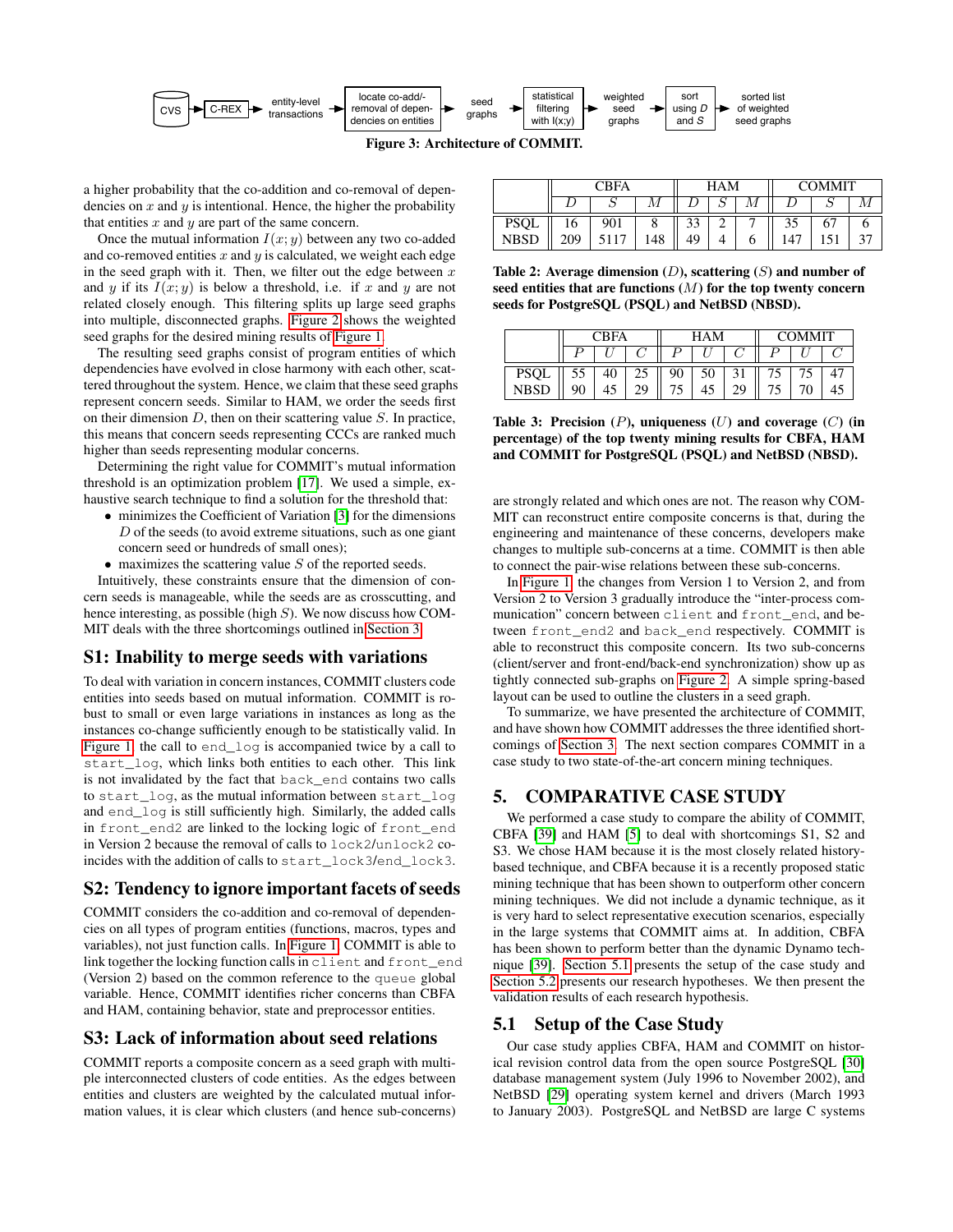| Ħ  | <b>CBFA</b>                          | <b>HAM</b>                                             | <b>COMMIT</b>                               |
|----|--------------------------------------|--------------------------------------------------------|---------------------------------------------|
|    | error logging                        | parse/plan tree node types                             | retrieve query results and check for errors |
|    | $\alpha$ : relation cache management | $\beta$ : referential integrity constraints management | preprocess data types in query              |
|    |                                      |                                                        | initialize ODBC configuration               |
|    | heap tuple management                | new and old version of API                             | referential integrity triggers in SPI       |
|    | bool utility functions               |                                                        | creating database index                     |
| 6  | data node construction               | replay transaction logs                                | time parsing and decoding                   |
|    | invariant checking                   | $\gamma$ : SQL transaction support                     | PL/pgsql execution and debugging            |
| 8  | memory management                    | index navigation and manipulation                      | error handling embedded SQL for C           |
| 9  | $\delta$ : list processing           |                                                        | authenticated database connection           |
| 10 |                                      |                                                        | node types of planner                       |

(a)

| #  | <b>CBFA</b>                                 | <b>HAM</b>                                | <b>COMMIT</b>                                 |
|----|---------------------------------------------|-------------------------------------------|-----------------------------------------------|
|    | $\epsilon$ : multi-platform Linux emulation | $\zeta$ : ioctl/termios flags translation | multi-platform ISO/IP IPC                     |
|    | /proc/sys support                           | duplication in old/new ARM boot loader    |                                               |
|    | $\eta$ : device driver API                  | basic error/log/input/ handling for USB   | <b>SCSI</b> controller driver logic           |
| 4  | error handling                              |                                           | Digital/Intel 21x4x ("Tulip") Ethernet driver |
|    |                                             |                                           | multi-platform (pseudo-)terminal handling     |
| 6  | panic handling                              |                                           | Advanced Systems Inc. SCSI controller flags   |
|    | interrupt priority level                    | signal flags translation                  | NFS file system                               |
| 8  |                                             | VAX device switch table                   | Gravis UltraSound audio cards driver          |
| 9  | DDB in-kernel debugger                      | Amiga CyberVision 64 parameters           |                                               |
| 10 |                                             | ISA/ATA data transfer                     | Coda file system                              |

(b)

<span id="page-5-1"></span>Table 4: The top ten mining results for CBFA, HAM and COMMIT on (a) PostgreSQL and (b) NetBSD. Dark cells correspond to CCCs, and bold text to composite concerns. Greek symbols indicate duplicate concerns.

(over 800 kLOC and 2 MLOC respectively) with a long, welldocumented development history (6,199 and 36,635 change transactions respectively). Their size ensures that our work scales to large, long-lived systems. Their accessible history permits us to easily verify many of our identified concerns. Their distinct domains ensure that our technique applies to different software systems. Since CBFA operates on a single version of a software system, we apply it on the PostgreSQL version of November 2002 and the NetBSD version of January 2003.

We re-implemented HAM and CBFA because the HAM prototype did not support C code and the CBFA prototype did not scale to large systems [\[39\]](#page-9-8). To make our comparison fair, we extended CBFA and HAM to also take into account variables, types and macros, in addition to functions. We also automatically filter out those concern seeds containing only standard macro constants (e.g., NULL), types (e.g., u\_int) and utility functions (e.g., printf). As the extended re-implementations consistently performed better than the non-extended ones, we only report the results of the former. Using the search-based heuristics for COMMIT's threshold [\(Section 4\)](#page-3-2), we obtained a mutual information threshold of 10.5 for PostgreSQL and 14.5 for NetBSD. The differences between these thresholds are caused by the larger number of changes we considered for NetBSD (36,635 compared to 6,199 for PostgreSQL). We empirically determined that a minimum similarity threshold of 0.4 between the names of two entities gives better results for CBFA than the threshold used in [\[39\]](#page-9-8).

Developers do not have the patience to sort through all generated seeds to find a relevant CCC. For this reason, our case study considers only the top twenty mining results of the three mining techniques. The first two authors independently analyzed the six lists of top twenty seeds (3 techniques for 2 subject systems) to determine whether the seeds lead to a CCC, and, possibly, a composite

concern. Modular concerns were interpreted as undesired mining results, as one does not need concern mining techniques to locate them. Afterwards, both authors reconciled their findings to come up with a unified list of CCCs per technique and subject system. Conflicts were resolved using information from the source code, online documentation, mailing lists and change logs. This process is similar as to how mining techniques are used in practice, as the interpretation of mining results is a subjective process [\[25\]](#page-9-9).

The identified concerns are summarized in [Table 4,](#page-5-1) and the corresponding metrics in [Table 2.](#page-4-3) Due to space limitations, [Table 4](#page-5-1) reports only the top ten results of PostgreSQL and NetBSD. Seeds identified as CCCs have a gray background. Seeds that lead to the same concern ("duplicate" seeds) are marked with Greek symbols: the first occurrence of a duplicate seed contains a Greek symbol and the name of the concern, whereas all repetitions of the seed only contain the Greek symbol. For ease of comparison, [Table 2](#page-4-3) reports the scattering  $S$  for all mining techniques. We note that the CBFA seeds in [Table 4](#page-5-1) are sorted using the cluster Fan-in metric, as recommended in the original paper [\[39\]](#page-9-8), and not using S.

# <span id="page-5-0"></span>5.2 Research Hypotheses

The goal of the case study is to validate that COMMIT addresses the three shortcomings of [Section 3.](#page-1-1) We formulate this goal in the form of three research hypotheses:

#### H1 COMMIT identifies a larger number of unique CCCs.

H1 evaluates the ability of COMMIT to deal with small variations in concern instances (shortcoming S1).

#### H2 COMMIT returns richer seeds.

H2 claims that state and preprocessor entities represent a significant part of seeds (shortcoming S2).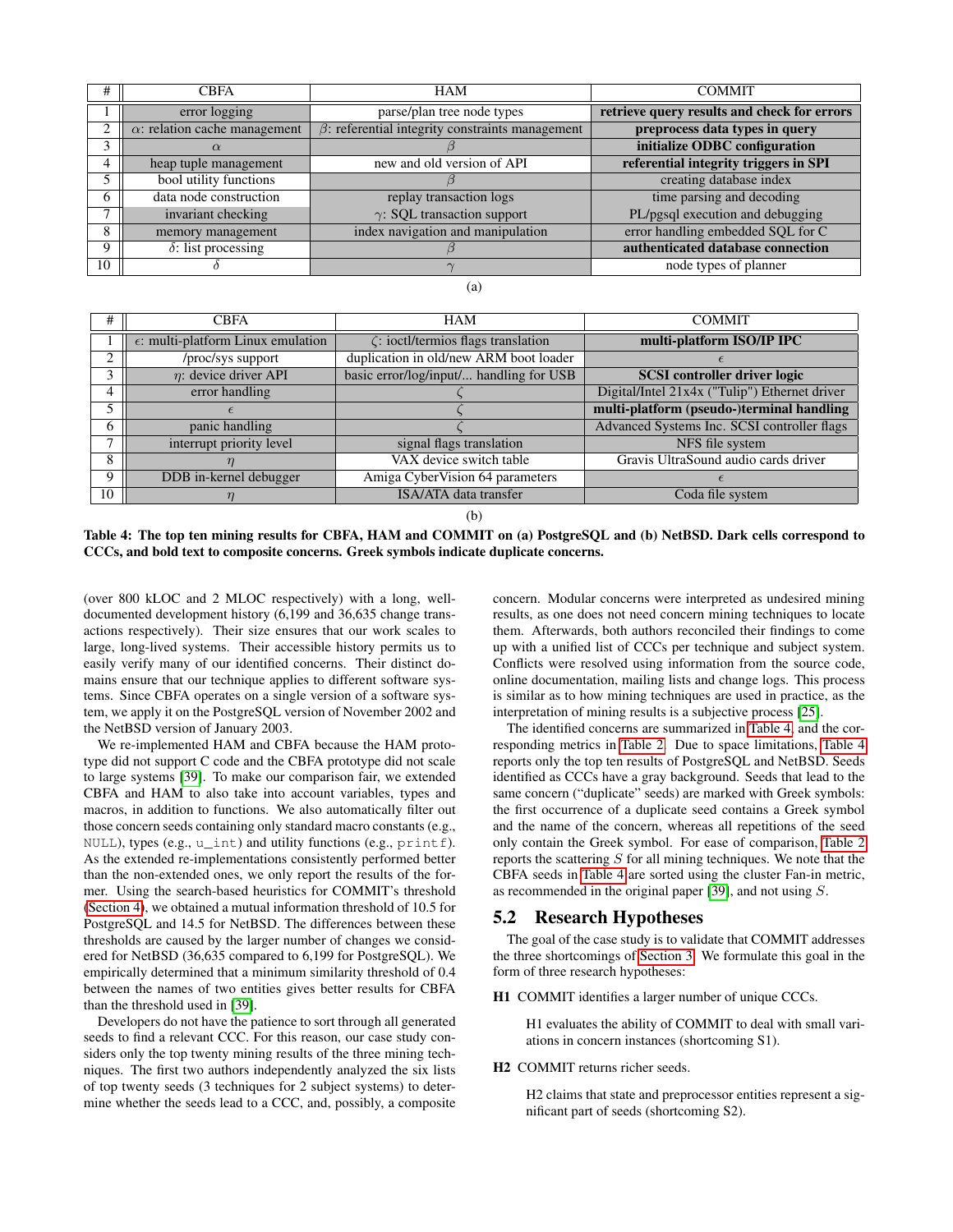#### H3 COMMIT complements CBFA and HAM.

H3 states that COMMIT's ability to identify relations between seeds, in particular between the sub-concerns of a composite concern (shortcoming S3), makes COMMIT complementary to CBFA and HAM.

For each hypothesis, we discuss its motivation, its validation approach, and our findings on the PostgreSQL and NetBSD data.

## H1: COMMIT identifies a larger number of unique CCCs

Motivation Concern mining techniques return a large number of concern seeds. Several seeds may refer to the same concern, as mining techniques are unable to resolve small variations in instances of a concern (S1). This leads developers to waste their time and effort merging or eliminating duplicate seeds. An approach that returns a large number of unique CCCs is preferred over an approach that might return a larger set of seeds that eventually contain duplicate seeds.

Approach For each mining technique, we measure the uniqueness U of seeds using the following formula:

$$
Uniqueness U = \frac{\# \ of \ unique \ CCCs \ identified}{20}
$$

The obtained percentages are shown in [Table 3.](#page-4-4) The uniqueness metric differs from the classical **precision metric**  $P$  in the following way: P divides by the number of *unique* seeds instead of the *total* number of seeds (20). Intuitively, if a technique would return 20 duplicate seeds of one unique CCC, this would yield a precision of 100% since all returned seeds are valid CCCs. However, the actual value for human concern miners is really just 5%, because they wasted a great deal of time interpreting 19 duplicate seeds. [Table 3](#page-4-4) reports  $P$  to give an idea about the raw false positive rate of the three concern mining techniques.

Findings [Table 3](#page-4-4) shows that COMMIT finds more unique CCCs than CBFA and HAM. The results for HAM are similar to previous experiments on Java systems [\[5\]](#page-8-2).

The higher percentage of unique CCCs identified by COMMIT relative to CBFA and HAM can be explained by the clustering technique used by the three techniques: CBFA clusters based on the name of entities, HAM based on the set of callers of a function and COMMIT based on the mutual information between entities. With CBFA, entities with totally different names always end up in different seeds, whether or not they are related. HAM has a relatively low  $U$  due to the high overlap of entities in the top twenty seeds (seed #9 in PostgreSQL is even a subset of seed #3). Entities can belong to multiple seeds if dependencies on them have been added or removed in different time periods or by different developers [\[5\]](#page-8-2).

Although COMMIT finds three more false positives than HAM in PostgreSQL (difference of 15% in precision  $P$ ), its U is considerably higher than for HAM and CBFA. COMMIT merges seeds as soon as dependencies on at least one entity in each seed have been co-added or co-removed a statistically significant number of times. In addition, each entity can only belong to at most one seed, otherwise COMMIT would merge two seeds into one.

*COMMIT identifies a larger number of unique CCCs, and hence addresses shortcoming S1.*

☎

☛

 $\overline{\phantom{0}}$ 

✆

#### H2: COMMIT returns richer seeds

 $\overline{a}$ 

✝

Motivation In the third step of the concern mining process, developers need to rebuild the full concern from the basic seed returned by a concern mining technique. Richer seeds containing



<span id="page-6-0"></span>Figure 4: The dimension  $D$  and scattering  $S$  of the CBFA, HAM and COMMIT results complement each other.

state and preprocessor entities in addition to behavior, provide developers with better insights into the semantics of a seed.

Approach To measure the richness of a concern seed, we measure the dimension  $D$  of the top twenty concern seeds, and the number of functions  $M$  in each of these seeds. We use the latter to demonstrate that functions represent only a minor part of CCCs.

Findings [Table 2](#page-4-3) shows, for the three mining techniques, the average seed dimension  $D$  and number  $M$  of seed entities that are functions. On average, COMMIT and HAM yield seeds with more than 30 entities for PostgreSQL, and COMMIT and especially CBFA yield seeds of more than 100 entities for NetBSD. On average, 10% to 25% of the seed entities generated by HAM or COMMIT are functions, whereas for CBFA this is 50% to 70%.

The extremely low percentage of functions in the concern seeds for HAM and COMMIT clearly shows that a significant facet of CCCs is formed by variables, types, macros and conditional compilation, especially in C systems. Some of the CCCs do not even involve functions, such as seeds #1 and #4 of HAM (PostgreSQL) and seed #10 of COMMIT (PostgreSQL). Across the three techniques, five CCCs of PostgreSQL and eleven CCCs of NetBSD would go unnoticed if the concern mining techniques would not take into account the state of concerns and preprocessor entities.

The large dimension of CBFA seeds for NetBSD follows from the naming convention and processing order limitations discussed in [Section 3.](#page-1-3) The high percentage of functions is due to the Linux emulation API and the device driver API, both of which consist of many functions with a strictly enforced naming scheme.

*The impact of shortcoming S2 is significant, as functions represent only 10% to 25% of the entities in the seeds generated by HAM and COMMIT. Without considering state and preprocessor entities, 16 CCCs would not even be detected.*

✟

✠

#### H3: COMMIT complements CBFA and HAM

Motivation Concern mining is time and effort consuming. As each technique has its own strengths, combining multiple techniques yields a more complete and diverse set of CCCs [\[9\]](#page-9-19). We hypothesize that COMMIT's ability to identify relations between seeds (S3), in particular between the sub-concerns of composite concerns, complements the strengths of existing mining techniques.

Approach As the complete set of CCCs in a system is very hard to determine, we measure the **concern coverage**  $C$  [\[38\]](#page-9-20) [\(Table 3\)](#page-4-4):

$$
Coverage C = \frac{\# of unique CCCs identified}{total \# of unique CCCs across all techniques}
$$

This gives an indication about the completeness and overlap of the results of a given technique compared to all obtained mining results. In addition, we use the dimension  $D$  and scattering  $S$  [\(Ta](#page-4-3)[ble 2\)](#page-4-3) of the seeds to characterize them, and we qualitatively examine the seeds [\(Table 4\)](#page-5-1).

Findings The mining results of CBFA, HAM and COMMIT are complementary. The concern coverage of COMMIT is 55.2% to 88% higher than the coverage of CBFA, and 51.6% to 55.2% higher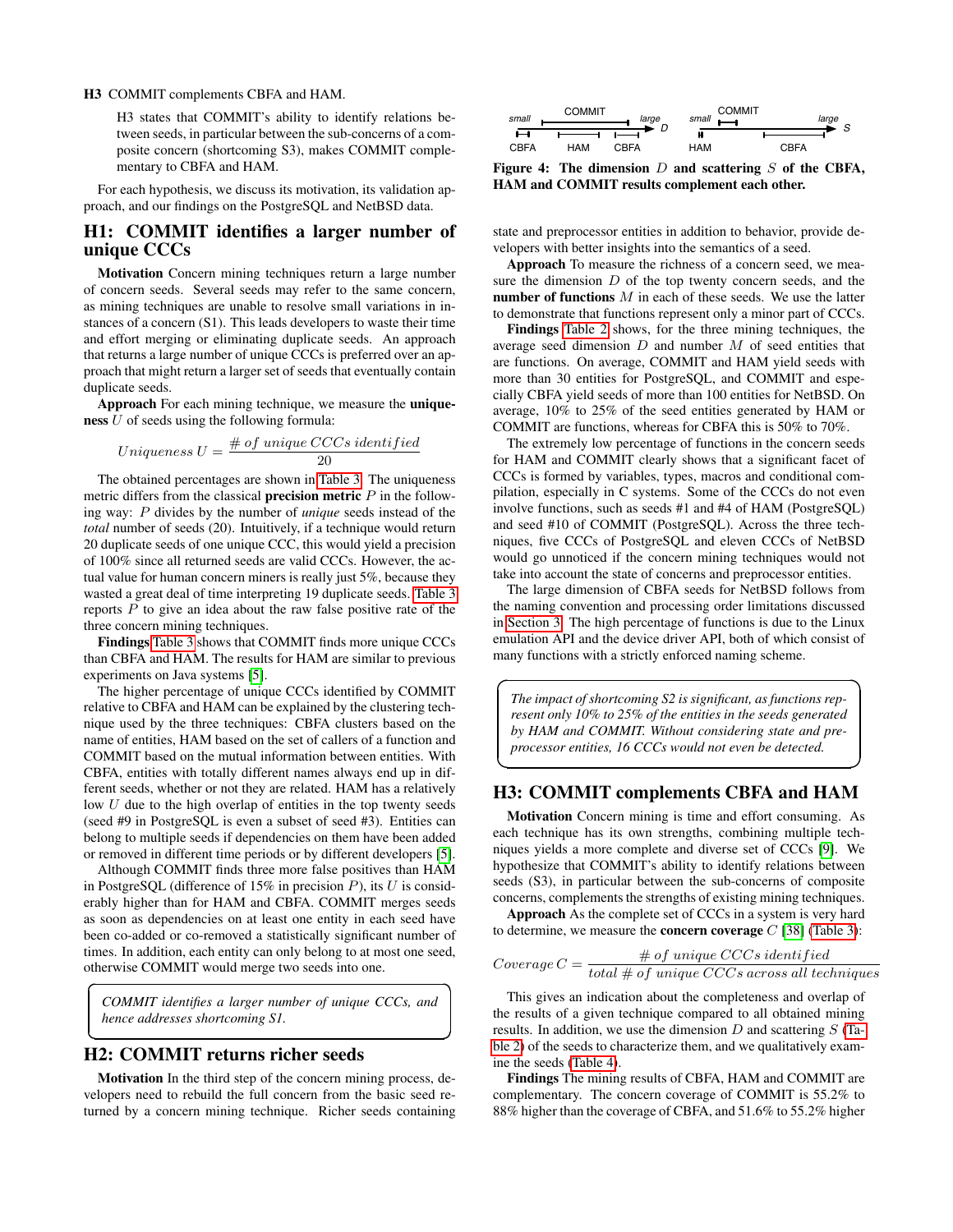|               | <b>CBFA</b> | <b>HAM</b> | <b>COMMIT</b> |
|---------------|-------------|------------|---------------|
| PostgreSQL    | 0.76        | $\Omega$   | 0.76          |
| <b>NetBSD</b> | í.O         | 0.66       | $\Omega$      |

<span id="page-7-1"></span>Table 5: Cohen Kappa inter-rater agreement for the two first authors for the 6 lists of top twenty results.

than the coverage of HAM [\(Table 3\)](#page-4-4). There is only one CCC shared between techniques for PostgreSQL (seeds #18 and #19 of HAM are similar to seed #3 of COMMIT) and one for NetBSD (seeds #1 and #5 of CBFA are similar to seeds #2 and #9 of COMMIT). In addition to concern coverage, [Figure 4](#page-6-0) shows that COMMIT fills a missing gap in concern mining techniques, because CBFA specializes in small or very large, homogeneous CCCs (low or very high  $D$ ) with high scattering (high  $S$ ), HAM specializes in large, homogeneous CCCs with low scattering, and COMMIT specializes in large, heterogeneous CCCs with medium scattering. Hence, it makes sense to combine the three mining techniques.

As an example, we found that many of the seeds returned by COMMIT for NetBSD correspond to individual drivers. Most of the drivers correspond to modular concerns, except for drivers that are generic (default) for a large class of devices, such as the Western Digital SCSI drivers in seed #3. These drivers turned out to be non-modular composite concerns, in the sense that many of their instances were scattered across the implementation of the kernel. CBFA, on the other hand, is able to find seeds for the general device driver API, across all drivers, because the API functions have similar names. COMMIT does not find a high mutual information value for the API functions of different drivers, as the majority of drivers have a modular implementation and are developed independently. CBFA and COMMIT clearly complement each other.

Our qualitative analysis showed that the CCCs identified by CBFA tend to be a mix of development-oriented (e.g., error logging, tracing, invariant checking and memory management) and domainspecific concerns (e.g., relational table management in PostgreSQL and device driver API in NetBSD), whereas the ones identified by HAM and COMMIT are all closer to the domain of database systems or operating systems, like referential integrity constraints, transaction management and data layout in PostgreSQL, and terminal management and data transfer in NetBSD.

Only COMMIT is able to recover composite concerns. Six of the seeds identified by COMMIT for PostgreSQL (especially the top four seeds) lead to composite concerns, with the number of sub-concerns varying between two and six. Similarly, five of the seeds for NetBSD lead to composite concerns, with the number of sub-concerns also varying between two and six. CBFA and HAM only find single sub-concerns of these composite concerns, such as CBFA seeds #1 and #5 for NetBSD and HAM seed #19 for PostgreSQL. CBFA and HAM are not able to reveal the relations between these sub-concern seeds. This makes it difficult for developers to identify and reconstruct the full composite concern.

We now discuss PostgreSQL seed #1 for COMMIT in more detail, as this is one of the best illustrations of a composite concern that we found. Concern #1 is related to the ODBC framework ("Open DataBase Connectivity"), which is a cross-platform and cross-language API specification to shield client programs from differences in relational database technology. Client programmers write their systems in terms of ODBC, after which ODBC transforms the generic queries into database-specific ones using a databasespecific ODBC driver. Concern #1 is responsible for "retrieving query results and checking for errors". It consists of the following six co-operating sub-concerns:

- 1. Connection configuration concern, which configures the ODBC connection from a client program.
- 2. Data retrieval concern, which supports the retrieval of data from the database over the established connection.
- 3. SQL-to-ODBC mapping concern, which permits the efficient mapping of SQL query results to ODBC-specific types.
- 4. Type conversion concern, which is used to map ODBC-specific types to general C types.

☞

- 5. Error handling concern for type conversions.
- 6. Error handling concern for client connectivity.

*CBFA, HAM and COMMIT complement each other. CBFA identifies small or very large, development-oriented concerns with high scattering. HAM identifies large, domainspecific concerns with low scattering. COMMIT identifies large, domain-specific concerns with medium scattering, many of which are composite concerns (shortcoming S3).*

# <span id="page-7-0"></span>6. THREATS TO VALIDITY

 $\overline{\phantom{0}}$ 

✍

Construct Validity checks whether we use the right metrics in our study. This paper focuses on macro-level shortcomings of concern mining techniques, i.e. variation of seeds, ignored facets of seeds and relations between seeds. However, mining techniques also have micro-level shortcomings [\[26\]](#page-9-2), such as false positive and negative entities inside seeds.

Internal Validity is concerned with finding out whether other plausible hypotheses can explain our findings. Our comparative case studies rely on re-implemented and extended versions of HAM and CBFA. HAM had not been applied to non-object oriented systems before, but our findings confirmed earlier object oriented studies [\[5\]](#page-8-2). Our extensions to HAM and CBFA performed significantly better than the original algorithms on our subject systems, hence we only reported the performance of the former re-implementations.

To analyze the source code changes, C-REX uses a lexical technique that does not resolve pointers or multiple definitions of the same function [\[18\]](#page-9-13): if two functions have the same name, C-REX does not know which one is called. However, as entities with the same name in general represent the same concern (cf. polymorphism in object-oriented systems [\[25\]](#page-9-9)), COMMIT treats all called or referenced entities with the same name as one.

The optimization criteria of [Section 4](#page-3-0) to determine COMMIT's threshold encode our intended usage of COMMIT, i.e., getting a high-level overview of concerns and their structure. If developers want to zoom in on very specific concerns, other criteria should be used, resulting in a higher threshold. The ability to tweak COM-MIT based on the focus of the concern miner, is a powerful feature.

Finally, our assumption to ignore changes of more than 100 entities because such changes typically correspond to massive changes of, for example, licenses, might not always hold.

External Validity deals with the generalization of our results. For our study, we chose two large, long-lived legacy C systems, similar to [\[1,](#page-8-0) [2,](#page-8-6) [6,](#page-8-1) [7,](#page-9-5) [15,](#page-9-21) [34,](#page-9-22) [39\]](#page-9-8), and compared the performance of COMMIT to the performance of CBFA and HAM. We chose PostgreSQL and NetBSD because of their size and long history, and respectively considered 7 and 11 years of that history, due to the amount of effort to carefully analyze concerns across the lifetime of such large systems. The development process (open versus closed source), programming language and domain of the applications are likely to affect the results and the applicability of COMMIT.

Comparisons with other concern mining techniques are needed to further generalize our findings, in particular on smaller de facto benchmark systems like JHotDraw [\[9\]](#page-9-19), but in this paper we focused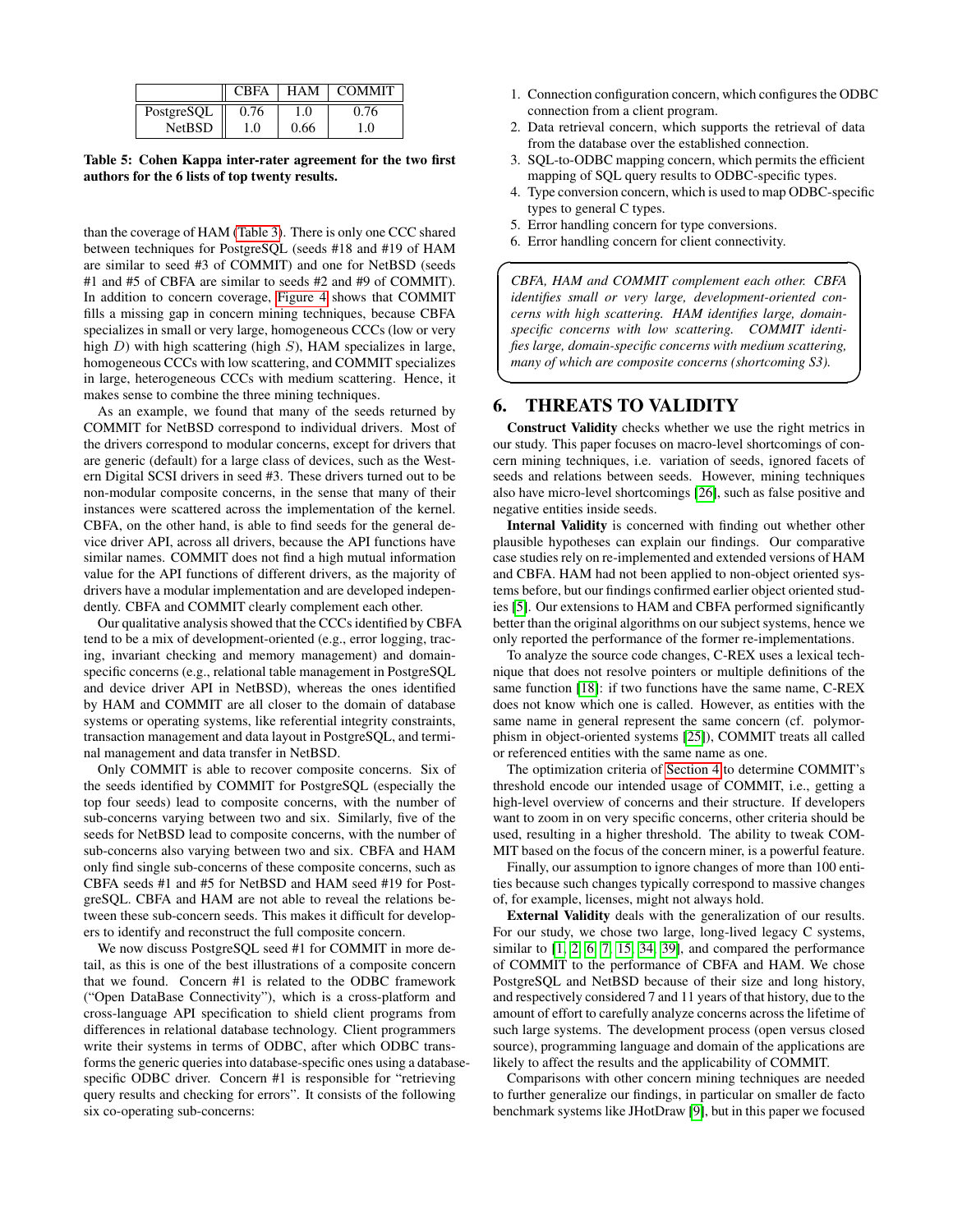on comparing COMMIT to two other techniques on larger-scale, long-lived software systems. Because our CBFA re-implementation consists of a Fan-in [\[25\]](#page-9-9) re-implementation and a clustering tool, we were able to compare Fan-in to COMMIT. As Fan-in did not benefit from our extension to support non-function entities, we used the original algorithm. The seed dimension  $D$  is always 1, whereas the scattering  $S$  is significantly lower than for CBFA. The uniqueness  $U$  and coverage  $C$  are slightly worse than for CBFA. Hence, COMMIT also complements the results of Fan-in.

Reliability Validity reflects the degree to which someone doing the same study would reach the same results. It is a known fact that concern mining is inherently subjective [\[26\]](#page-9-2). To counter this, the two first authors independently validated the top twenty results for CBFA, HAM and COMMIT (similar to for example [\[32\]](#page-9-23)), after which their findings were reconciled. The Cohen Kappa interrater agreements [\[3\]](#page-8-5) for the decision if a concern seed is a CCC are shown in [Table 5.](#page-7-1) In three cases, the two raters agreed "perfectly", whereas in the other three cases the agreement was still "substantial": in two cases (agreement of 0.76) the raters disagreed on two seeds, and in one case (agreement of 0.66) the raters disagreed on three seeds. Per subject system, the interpretation of all 60 mining results took ninety hours in total, primarily because none of the authors knew the internals of PostgreSQL or NetBSD before this case study, and the seeds of HAM and COMMIT contain entities from different periods in time. We cannot make any claims about the duration of our analysis for individual techniques because of the learning effect involved with the subject systems.

#### <span id="page-8-3"></span>7. RELATED WORK

None of the existing concern mining or browsing techniques addresses all three shortcomings. We picked CBFA and HAM as example techniques to demonstrate this. We first discuss concern mining techniques, then concern browsing techniques.

Various static concern mining techniques have been proposed: Fan-in value [\[25\]](#page-9-9), identifier analysis [\[36,](#page-9-24) [39\]](#page-9-8), clone detection [\[7,](#page-9-5) [34\]](#page-9-22), random walks [\[38\]](#page-9-20), Latent Dirichlet Allocation [\[1\]](#page-8-0), clustering [\[12,](#page-9-25) [39\]](#page-9-8) or even a mix of techniques [\[33\]](#page-9-26). The techniques based on inexact equality like clone detection techniques [\[7,](#page-9-5) [34\]](#page-9-22) and PAM [\[38\]](#page-9-20) deal better with slight variations in concern instances than CBFA and HAM, but are not able to handle larger variations like near clones (S1). Concern mining techniques tend to focus only on functions (S2), except for clone detection techniques [\[7\]](#page-9-5) and CBFA. To our knowledge, no concern mining technique reports relations between concern seeds (S3).

Dynamic concern mining techniques [\[4,](#page-8-7) [15,](#page-9-21) [20,](#page-9-27) [35\]](#page-9-28) use execution scenarios to detect which program entities collaborate in a use case. While this theoretically allows them to exercise multiple subconcerns of a composite concern, one has to make sure that the executed scenarios include all sub-concerns. This problem makes it hard in general to detect all instances of a concern.

History-based concern mining techniques [\[5,](#page-8-2) [8\]](#page-9-29) analyze which program entities change together frequently, as such entities likely belong to the same concern. As illustrated for HAM, the use of exact equality checks between sets of calling entities makes these techniques suffer from S1 and S2. Canfora et al. [\[8\]](#page-9-29) tackle S2 by considering individual lines of code instead of just function calls.

Concern browsing techniques [\[2,](#page-8-6) [21,](#page-9-30) [23,](#page-9-4) [27,](#page-9-31) [31,](#page-9-0) [32,](#page-9-23) [37\]](#page-9-32) do not generate *all* concern instances up front, but suggest related code fragments as a developer browses through the source code in her IDE. Manual input is needed to deal with shortcomings S1 and S2, and the detection of relations between seeds is still troublesome. Some techniques [\[27,](#page-9-31) [31\]](#page-9-0) manage relations between concerns by allowing users to manually structure concerns in a hierarchy.

# <span id="page-8-4"></span>8. CONCLUSION

Given the high maintenance and re-engineering risks represented by crosscutting concerns, especially composite concerns, automatic identification of these concerns is an important task. This paper presents a history-based concern mining technique named COM-MIT ("COncern Mining using Mutual Information over Time") that addresses three major shortcomings in the concern mining process. First, it uses a robust, statistical clustering mechanism to deal with small and even large variations in the instances of a concern. Second, COMMIT considers dependencies on behavior (functions), state (variables and types) and preprocessor entities (macros) to identify different facets of seeds. Third, COMMIT uncovers the relations between concern seeds. In particular, it can detect composite concerns with multiple co-operating sub-concerns.

COMMIT has been applied on the open source PostgreSQL database and NetBSD operating system kernel to compare its performance with two state-of-the-art mining techniques, i.e. CBFA [\[39\]](#page-9-8) and HAM [\[5\]](#page-8-2). We found that for the top twenty results of each technique, COMMIT obtained up to 87.5% more unique concerns and up to 88% higher concern coverage, even after adapting CBFA and HAM to non-function C entities. COMMIT's ability to detect highly heterogeneous, domain-specific CCCs makes it complementary to CBFA, which focuses on small or very large, homogeneous CCCs with high scattering, and to HAM, which focuses on large, homogeneous CCCs with low scattering.

The take-home message of this paper is that wide-spread adoption of concern mining techniques for software maintenance, reverseengineering and re-engineering is only possible if they:

- 1. incorporate all possible sources of data (such as change history and execution traces) and information (such as state, behavior and preprocessor entities);
- 2. deal with noise in this data and information;
- 3. provide more context about seeds to improve the manual concern mining steps.

Our results encourage us to study hybrid concern mining techniques, supported by statistical analysis.

Acknowledgments We would like to thank the anonymous reviewers and Nicolas Bettenburg for their valuable comments.

#### 9. REFERENCES

- <span id="page-8-0"></span>[1] P. F. Baldi, C. V. Lopes, E. J. Linstead, and S. K. Bajracharya. A theory of aspects as latent topics. In *Proc. of the 23rd ACM SIGPLAN conf. on Object-oriented programming systems languages and applications (OOPSLA)*, pages 543–562, 2008.
- <span id="page-8-6"></span>[2] E. L. A. Baniassad and G. C. Murphy. Conceptual module querying for software reengineering. In *Proc. of the 20th Intl. Conf. on Software Engineering (ICSE)*, pages 64–73, April 1998.
- <span id="page-8-5"></span>[3] S. Boslaugh and P. Watters. *Statistics in a Nutshell: A Desktop Quick Reference*. O'Reilly Media, Inc., 1st edition, August 2008. 476 p.
- <span id="page-8-7"></span>[4] S. Breu and J. Krinke. Aspect mining using event traces. In *Proc. of the 19th Conf. on Automated Software Engineering (ASE)*, pages 310–315, Linz, Austria, September 2004.
- <span id="page-8-2"></span>[5] S. Breu and T. Zimmermann. Mining aspects from version history. In *Proc. of the 21st IEEE/ACM Intl. Conf. on Automated Software Engineering (ASE)*, pages 221–230, 2006.
- <span id="page-8-1"></span>[6] M. Bruntink, A. van Deursen, M. D'Hondt, and T. Tourwé. Simple crosscutting concerns are not so simple: analysing variability in large-scale idioms-based implementations. In